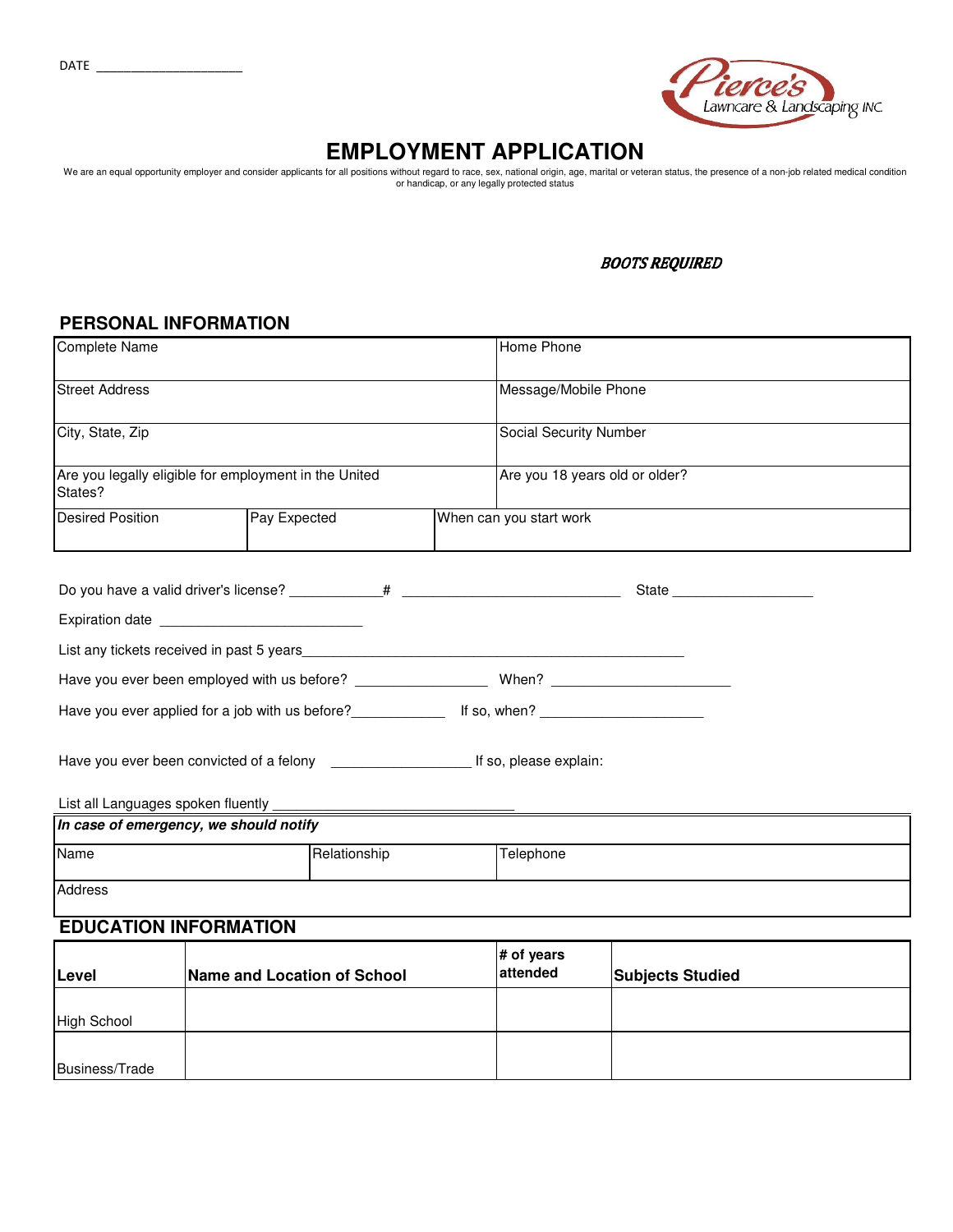| University/College |  | Major <sup>®</sup> |
|--------------------|--|--------------------|
|                    |  | Did you graduate?  |

| How did you learn about us? Pass by | Friend/Relative | Advertisement | Γrucks |
|-------------------------------------|-----------------|---------------|--------|
| Pierce's Employee (Name)            |                 | Other         |        |

### **EMPLOYMENT HISTORY (Most recent first)**

| <b>Name of Company</b>                                      | Telephone          |                 |
|-------------------------------------------------------------|--------------------|-----------------|
| Address                                                     | Dates employed     |                 |
|                                                             | from (month/year)  | to (month/year) |
| Supervisor                                                  | Pay                |                 |
| Summarize the type of work performed & job responsibilities | Reason for Leaving |                 |
| <b>Name of Company</b>                                      | Telephone          |                 |
| Address                                                     | Dates employed     |                 |
|                                                             | from (month/year)  | to (month/year) |
| Supervisor                                                  | Pay                |                 |
| Summarize the type of work performed & job responsibilities | Reason for Leaving |                 |
| <b>Name of Company</b>                                      | Telephone          |                 |
| Address                                                     | Dates employed     |                 |
|                                                             |                    |                 |
|                                                             | from (month/year)  | to (month/year) |
| Supervisor                                                  | Pay                |                 |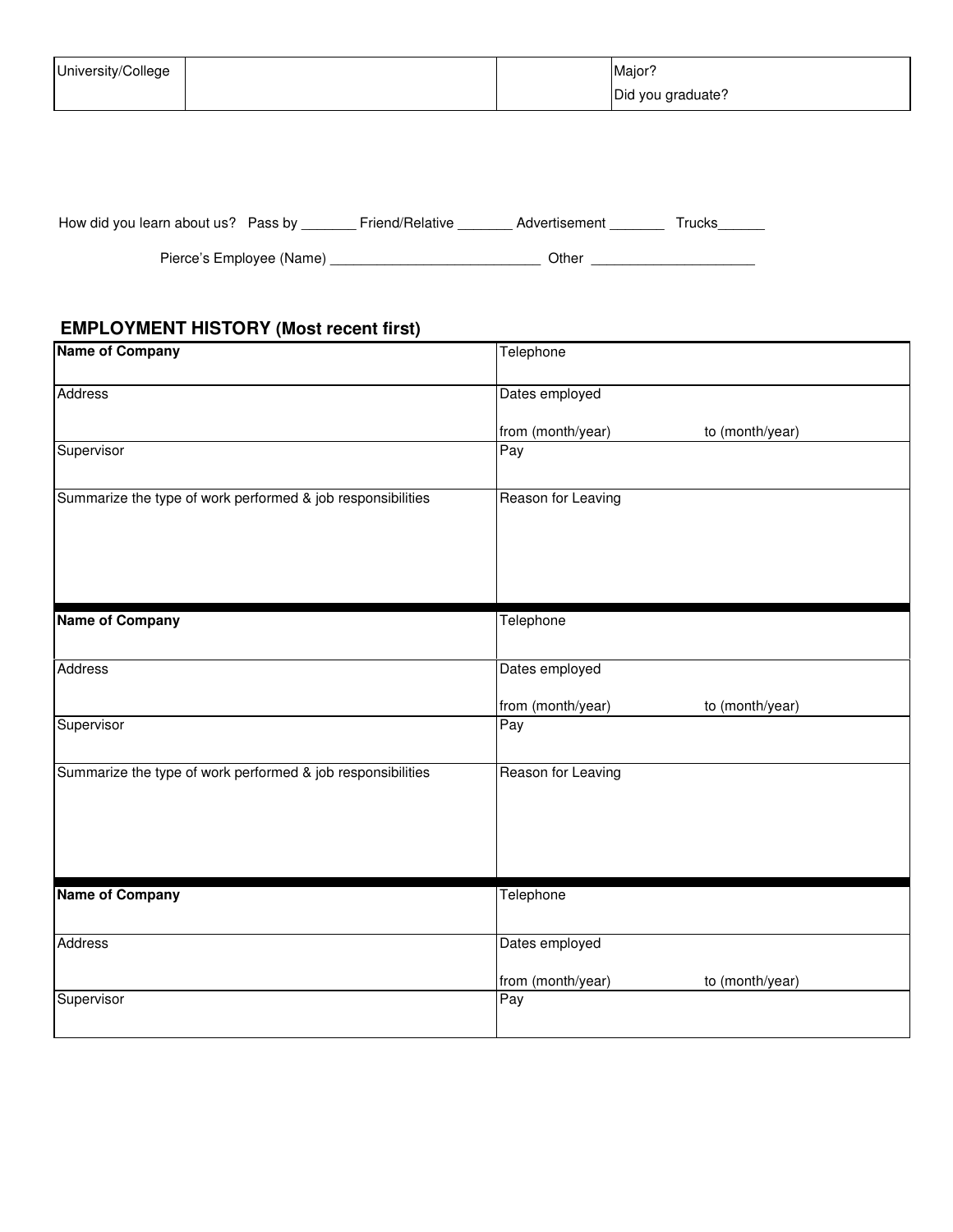**Comments (including explanation of any gaps in employment):**

#### Describe any specialized Landscape related training, apprenticeship, or job related skills

**(if none, state: 'None')** 

| List name and telephone number for three business/work references that are NOT RELATED to you. |                         |                    |                             |  |
|------------------------------------------------------------------------------------------------|-------------------------|--------------------|-----------------------------|--|
| <b>Name</b>                                                                                    | <b>Telephone number</b> | <b>Years Known</b> | How do you know this person |  |
| <b>Name</b>                                                                                    | <b>Telephone number</b> | <b>Years Known</b> | How do you know this person |  |
| <b>Name</b>                                                                                    | <b>Telephone number</b> | <b>Years Known</b> | How do you know this person |  |

#### Please read carefully before signing. If you have any questions regarding the following statements, please ask for assistance.

"I understand that if employment is offered, my employment may be conditioned upon the results of a medical examination to ensure my ability to perform the essential functions of the job and that as a condition of employment I will may be required to take drug and alcohol screening tests and such medical examinations as required by Pierce's Lawncare & Landscaping INC, I agree to submit to these required tests and understand that becoming employed and/or my continued employment are conditional upon the successful passing of these tests in accordance with Company policies and procedures, given reasonable accommodations in accordance with the Americans with Disabilities Act.

 I certify that the answers given herein are true and complete. I authorize investigation of all statements contained in this application of employment as may be necessary in arriving at an employment decision.

I understand that if I am employed, any misrepresentation or material omission made by me on this application will be the basis for cancellation of this application or immediate discharge from the employer's service, whenever it is discovered.

If employee quits or is terminated within the first two weeks of employment, minimum wage will be the pay rate for employee.

I give the employer the right to contact and obtain information from all references, employers, and educational institutions and to otherwise verify the accuracy of the information contained in this application. I hereby release from liability the employer and its representatives for seeking, gathering and using such information and all other persons, corporations or organizations for furnishing such information.

The employer does not unlawfully discriminate in employment and no question on this application is used for the purpose of limiting or excusing any applicant from consideration for employment on any basis prohibited by local, state or federal law.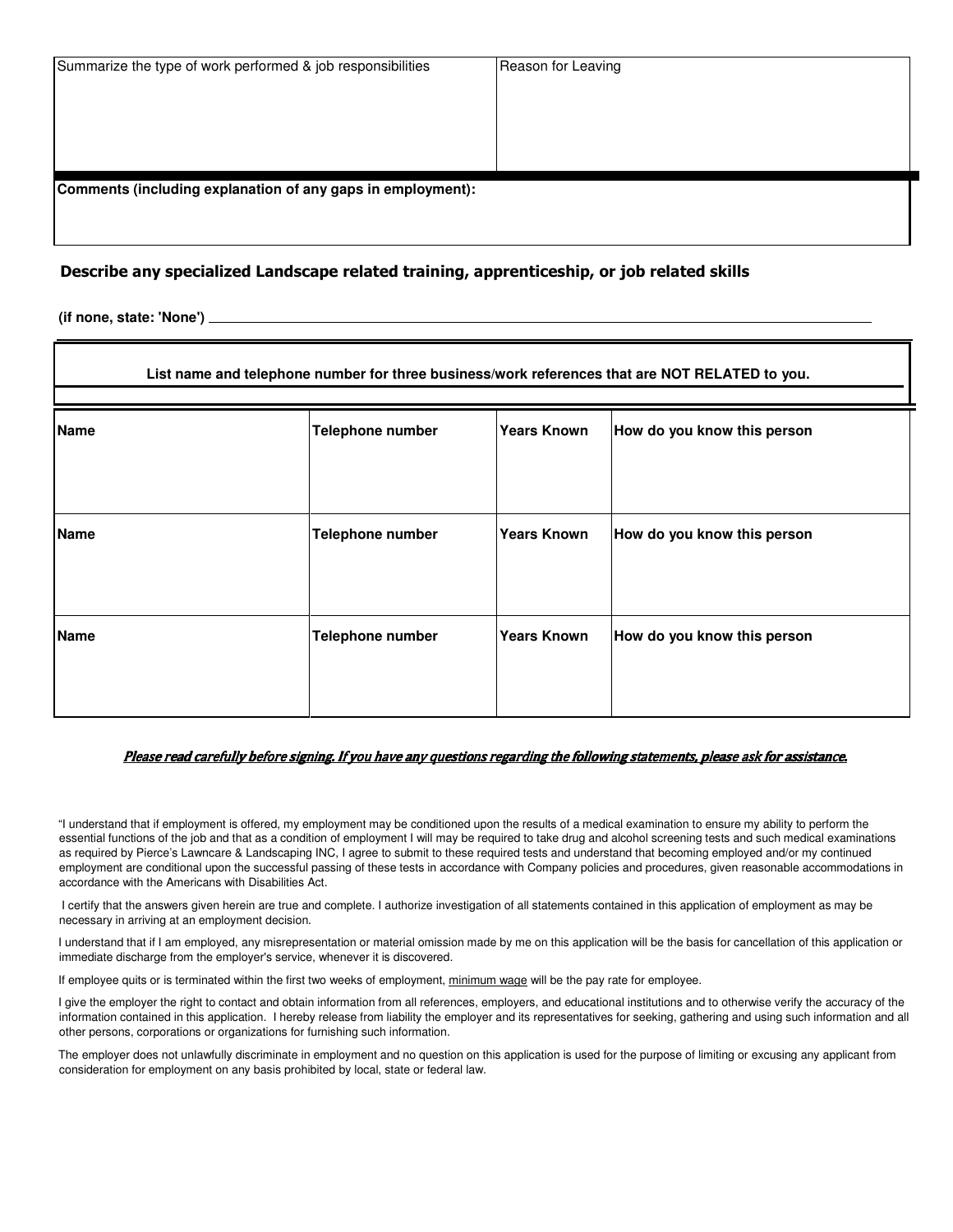This application for employment shall be active for a period of 45 days. Any applicant wishing to be considered for employment beyond this time period should inquire as to whether or not applications are being accepted at that time.

I understand that Pierces Lawncare & Landscaping INC. requires all employees to use direct deposit or supplied pay cards.

 I hereby understand and acknowledge that, unless otherwise defined by applicable law, any employment relationship with this organization is of an "at will" nature, which means that the employee may resign at any time and the employer may discharge an employee at any time with or without cause. It is further understood that this "at will" employment relationship may not be changed by any written document or by conduct unless an authorized executive of this organization specifically acknowledges such change in writing.

I also understand that if I am hired, I will be required to provide proof of identity and legal work authorization.

I represent and affirm that I have read and fully understand the foregoing and seek employment under these conditions."

**Signature of Applicant Community Community Community Community Community Community Community Community Community** 

**YES NO**

### **IMPORTANT**

- Are you able to work in extreme temperatures? (i.e. 115<sup>o</sup> F heat, 0<sup>o</sup> F cold)
- Are you able to lift 50 pounds or more?
- Are you able to bend, twist and walk rapidly for extended lengths of time?
- **\_\_\_\_\_\_ \_\_\_\_\_\_** Do you have work boots? (They do not have to have steel toes)
- Are you able to arrive at the designated work site daily and on time?
- **\_\_\_\_\_\_ \_\_\_\_\_\_** Have you read, completed and signed the application?
- Can you properly operate a chainsaw?
- **\_\_\_\_\_\_ \_\_\_\_\_\_** Can you operate String Trimmer and Backpack blower?
- Can you operate ECS style walk behind mowers?
- Can you operate Skid Steer If so, Witch style of Controls? Hand/Foot ISO H Pattern
- **\_\_\_\_\_\_ \_\_\_\_\_\_** Can you properly and Safely back up a 24ft Trailer?
- Can you properly Trim bushes and Trim Trees?
	- **\_\_\_\_\_\_ \_\_\_\_\_\_** Can you properly make bed edges and lay/spread mulch?

#### **How do you plan on getting to work each day? (please check one)**

- **\_\_\_\_\_\_** I will drive myself to work
	- **\_\_\_\_\_\_** I will take public transporation to job site/meeting location
	- **\_\_\_\_\_\_** Someone will give me a ride to job site/meeting location. Relation to you?
- **\_\_\_\_\_\_** I live close to job site/meeting location and will walk, ride bicycle.